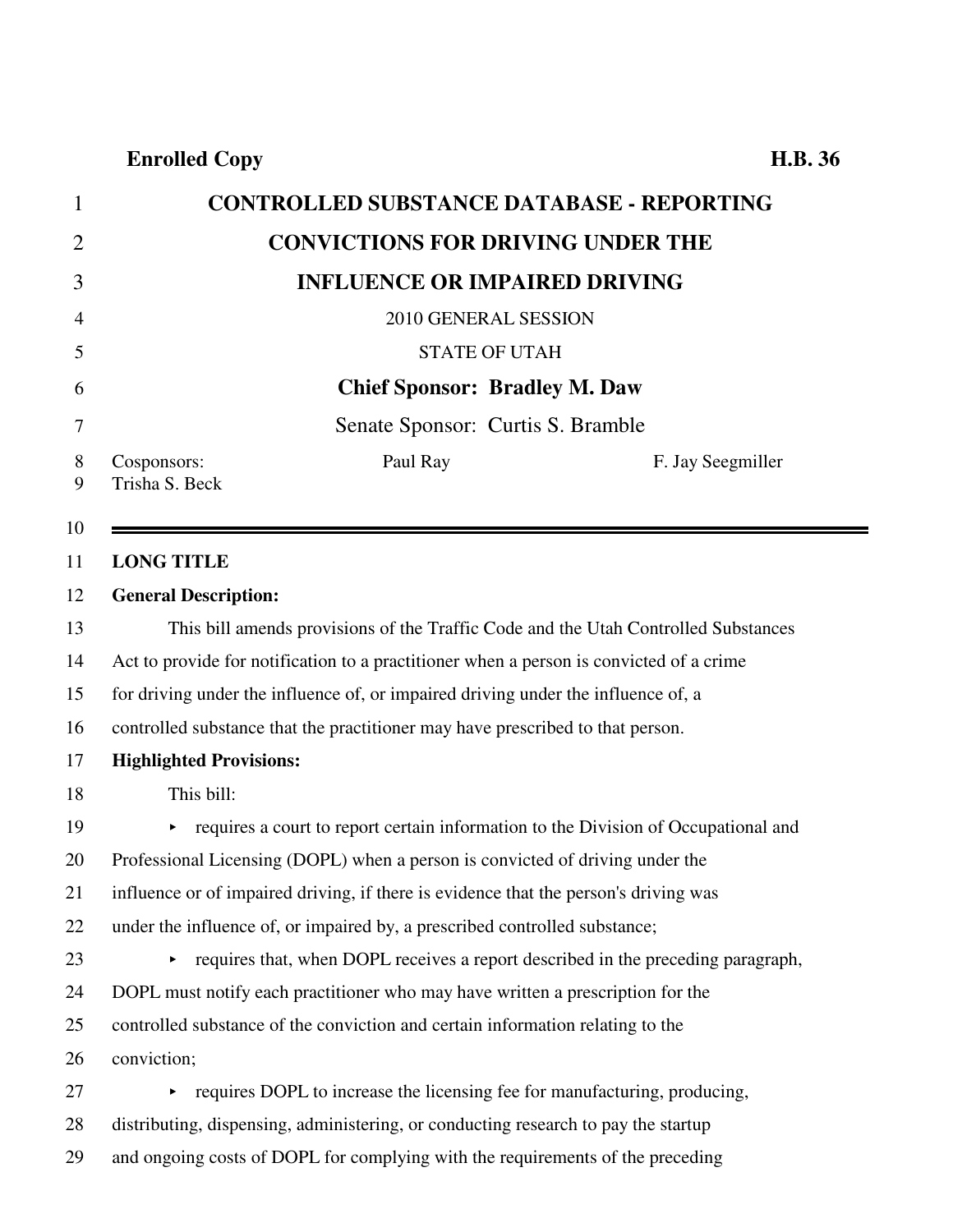| 30 | paragraph; and                                                                                  |
|----|-------------------------------------------------------------------------------------------------|
| 31 | makes technical changes.                                                                        |
| 32 | <b>Monies Appropriated in this Bill:</b>                                                        |
| 33 | None                                                                                            |
| 34 | <b>Other Special Clauses:</b>                                                                   |
| 35 | This bill coordinates with H.B. 28 and H.B. 36 by providing technical amendments.               |
| 36 | This bill coordinates with H.B. 36, H.B. 28, and H.B. 35 by providing technical                 |
| 37 | amendments.                                                                                     |
| 38 | <b>Utah Code Sections Affected:</b>                                                             |
| 39 | <b>AMENDS:</b>                                                                                  |
| 40 | 41-6a-502, as last amended by Laws of Utah 2005, Chapter 91 and renumbered and                  |
| 41 | amended by Laws of Utah 2005, Chapter 2                                                         |
| 42 | 41-6a-502.5, as last amended by Laws of Utah 2009, Chapter 201                                  |
| 43 | <b>ENACTS:</b>                                                                                  |
| 44 | <b>58-37-7.9, Utah Code Annotated 1953</b>                                                      |
| 45 | <b>Utah Code Sections Affected by Coordination Clause:</b>                                      |
| 46 | 58-37f-702, Utah Code Annotated 1953                                                            |
| 47 | 58-37f-703, Utah Code Annotated 1953                                                            |
| 48 |                                                                                                 |
| 49 | Be it enacted by the Legislature of the state of Utah:                                          |
| 50 | Section 1. Section 41-6a-502 is amended to read:                                                |
| 51 | 41-6a-502. Driving under the influence of alcohol, drugs, or a combination of                   |
| 52 | both or with specified or unsafe blood alcohol concentration -- Reporting of convictions.       |
| 53 | (1) A person may not operate or be in actual physical control of a vehicle within this          |
| 54 | state if the person:                                                                            |
| 55 | (a) has sufficient alcohol in the person's body that a subsequent chemical test shows           |
| 56 | that the person has a blood or breath alcohol concentration of .08 grams or greater at the time |
| 57 | of the test;                                                                                    |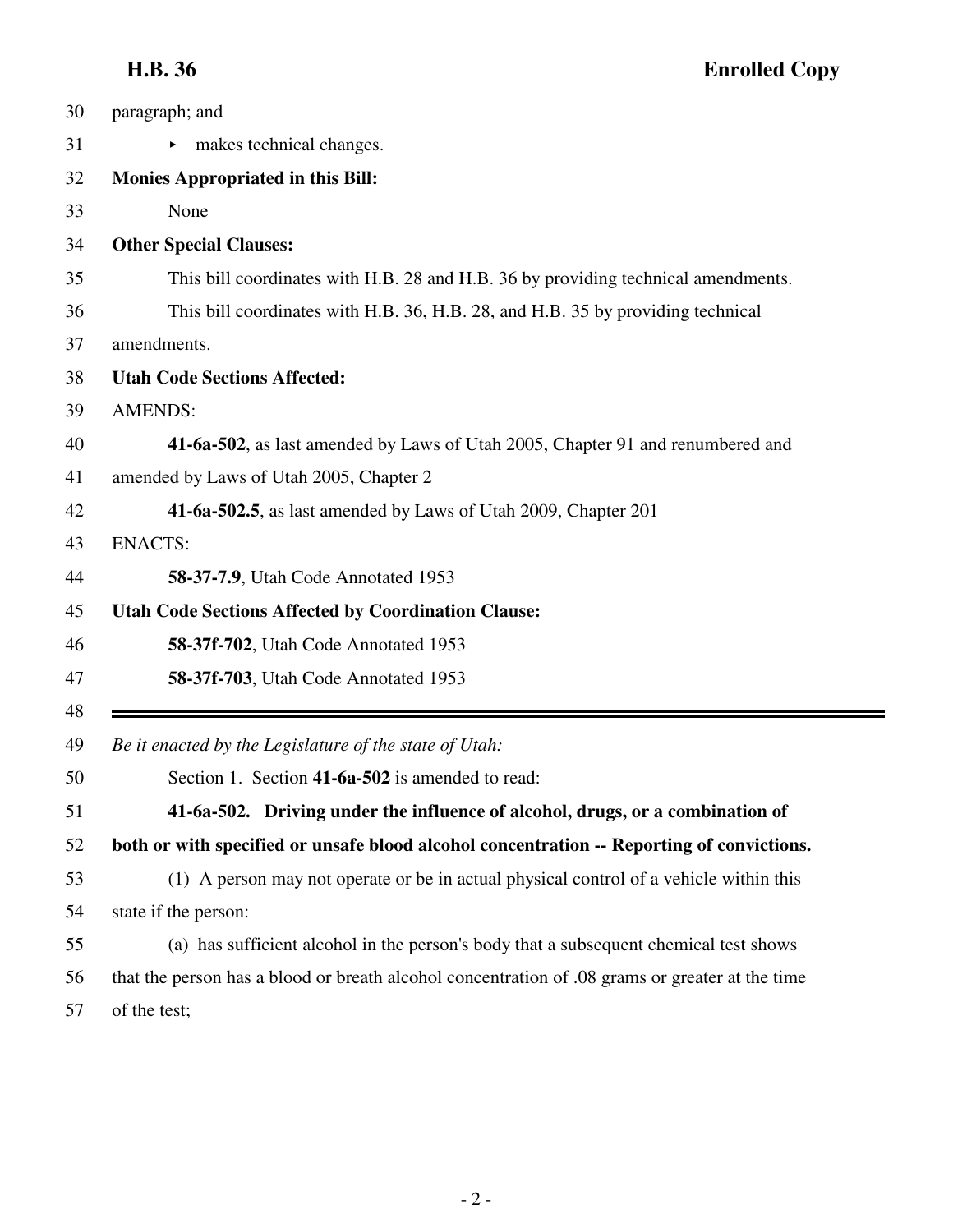| 58 | (b) is under the influence of alcohol, any drug, or the combined influence of alcohol               |
|----|-----------------------------------------------------------------------------------------------------|
| 59 | and any drug to a degree that renders the person incapable of safely operating a vehicle; or        |
| 60 | (c) has a blood or breath alcohol concentration of .08 grams or greater at the time of              |
| 61 | operation or actual physical control.                                                               |
| 62 | (2) Alcohol concentration in the blood shall be based upon grams of alcohol per 100                 |
| 63 | milliliters of blood, and alcohol concentration in the breath shall be based upon grams of          |
| 64 | alcohol per 210 liters of breath.                                                                   |
| 65 | (3) A violation of this section includes a violation under a local ordinance similar to             |
| 66 | this section adopted in compliance with Section 41-6a-510.                                          |
| 67 | (4) Beginning on July 1, 2012, a court shall, monthly, send to the Division of                      |
| 68 | Occupational and Professional Licensing, created in Section 58-1-103, a report containing the       |
| 69 | name, case number, and, if known, the date of birth of each person convicted during the             |
| 70 | preceding month of a violation of this section for whom there is evidence that the person was       |
| 71 | driving under the influence, in whole or in part, of a prescribed controlled substance.             |
| 72 | Section 2. Section 41-6a-502.5 is amended to read:                                                  |
| 73 | 41-6a-502.5. Impaired driving -- Penalty -- Reporting of convictions --                             |
| 74 | Sentencing requirements.                                                                            |
| 75 | (1) With the agreement of the prosecutor, a plea to a class B misdemeanor violation of              |
| 76 | Section 41-6a-502 committed on or after July 1, 2008, may be entered as a conviction of             |
| 77 | impaired driving under this section if:                                                             |
| 78 | (a) the defendant completes court ordered probation requirements; or                                |
| 79 | (b) (i) the prosecutor agrees as part of a negotiated plea; and                                     |
| 80 | (ii) the court finds the plea to be in the interest of justice.                                     |
| 81 | (2) A conviction entered under this section is a class B misdemeanor.                               |
| 82 | $(3)$ (a) (i) If the entry of an impaired driving plea is based on successful completion of         |
| 83 | probation under Subsection $(1)(a)$ , the court shall enter the conviction at the time of the plea. |
| 84 | (ii) If the defendant fails to appear before the court and establish successful                     |
| 85 | completion of the court ordered probation requirements under Subsection $(1)(a)$ , the court        |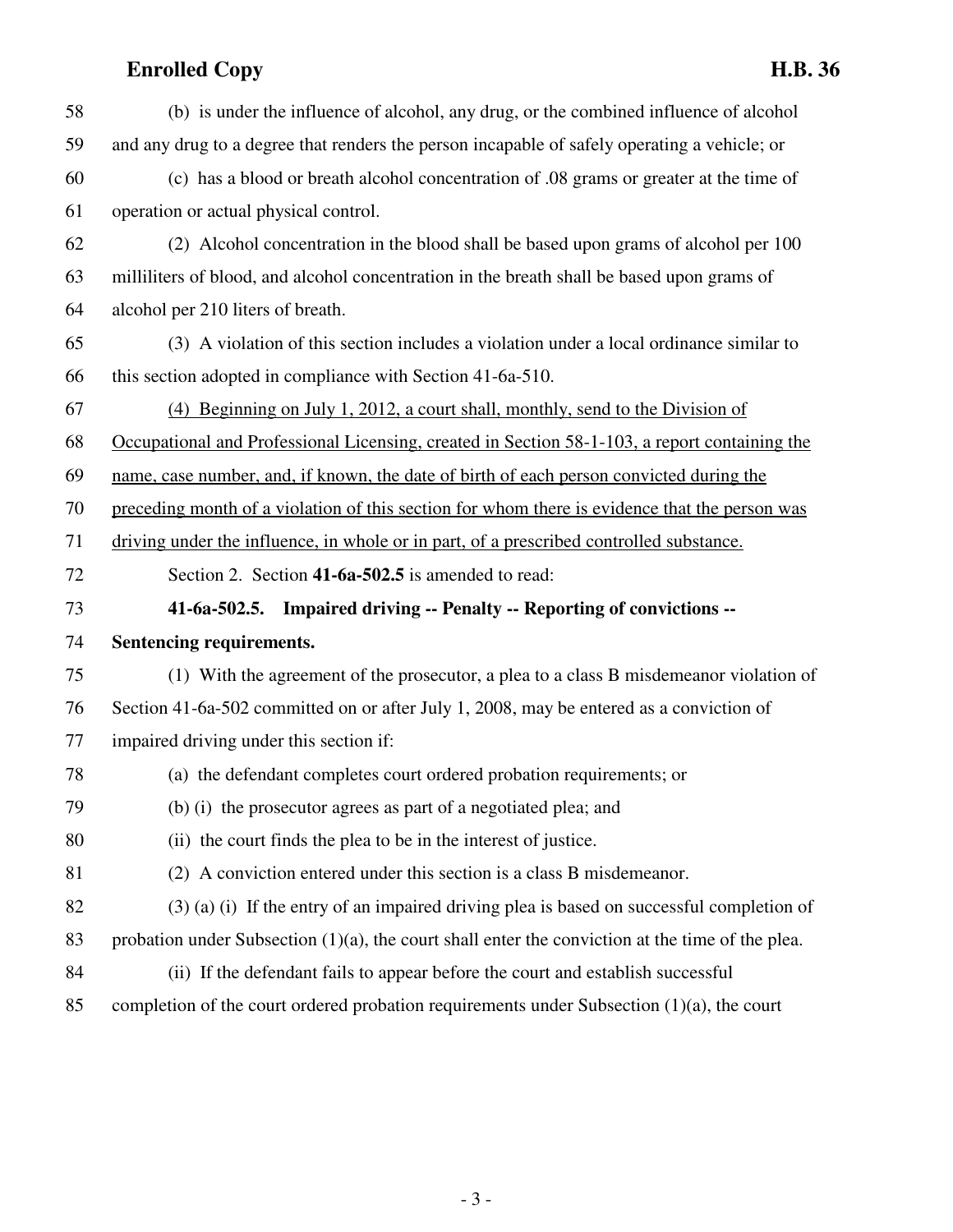**H.B. 36 Enrolled Copy**

| 86  | shall enter an amended conviction of Section 41-6a-502.                                            |
|-----|----------------------------------------------------------------------------------------------------|
| 87  | (iii) The date of entry of the amended order under Subsection $(3)(a)(ii)$ is the date of          |
| 88  | conviction.                                                                                        |
| 89  | (b) The court may enter a conviction of impaired driving immediately under                         |
| 90  | Subsection $(1)(b)$ .                                                                              |
| 91  | (4) For purposes of Section 76-3-402, the entry of a plea to a class B misdemeanor                 |
| 92  | violation of Section 41-6a-502 as impaired driving under this section is a reduction of one        |
| 93  | degree.                                                                                            |
| 94  | $(5)$ (a) The court shall notify the Driver License Division of each conviction entered            |
| 95  | under this section.                                                                                |
| 96  | (b) Beginning on July 1, 2012, a court shall, monthly, send to the Division of                     |
| 97  | Occupational and Professional Licensing, created in Section 58-1-103, a report containing the      |
| 98  | name, case number, and, if known, the date of birth of each person convicted during the            |
| 99  | preceding month of a violation of this section for whom there is evidence that the person was      |
| 100 | driving while impaired, in whole or in part, by a prescribed controlled substance.                 |
| 101 | (6) (a) The provisions in Subsections 41-6a-505(1), (2), and (3) that require a                    |
| 102 | sentencing court to order a convicted person to participate in a screening, an assessment, or an   |
| 103 | educational series, or obtain substance abuse treatment or do a combination of those things,       |
| 104 | apply to a conviction entered under this section.                                                  |
| 105 | (b) The court shall render the same order regarding screening, assessment, an                      |
| 106 | educational series, or substance abuse treatment in connection with a first, second, or            |
| 107 | subsequent conviction under this section as the court would render in connection with              |
| 108 | applying respectively, the first, second, or subsequent conviction requirements of Subsection      |
| 109 | 41-6a-505(1), (2), or (3).                                                                         |
| 110 | $(7)$ (a) Except as provided in Subsection $(7)(b)$ , a report authorized by Section               |
| 111 | 53-3-104 may not contain any evidence of a conviction for impaired driving in this state if the    |
| 112 | reporting court notifies the Driver License Division that the defendant is participating in or has |
| 113 | successfully completed the program of a driving under the influence court.                         |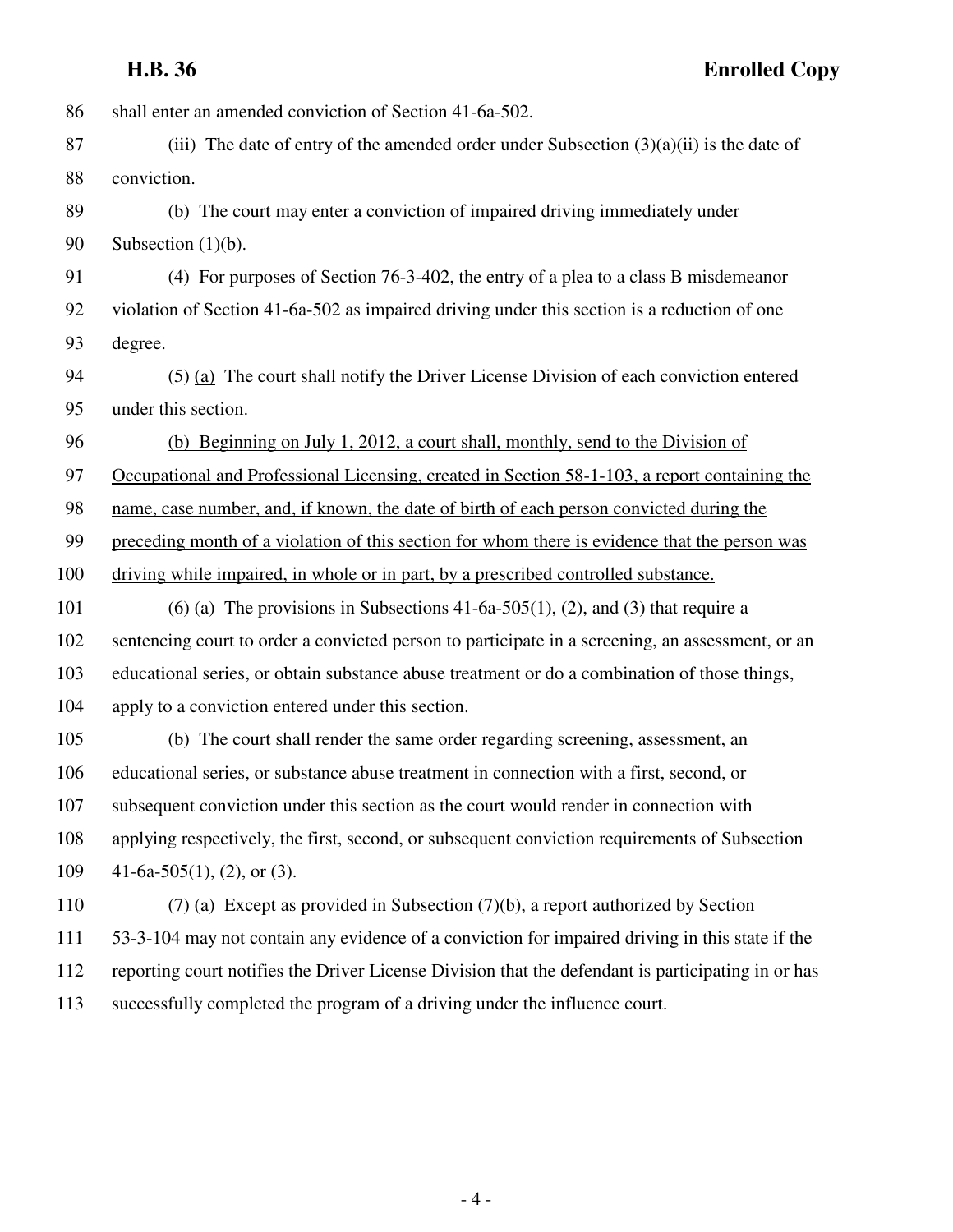| 114  | (b) The provisions of Subsection $(7)(a)$ do not apply to a report concerning:                    |
|------|---------------------------------------------------------------------------------------------------|
| 115  | (i) a CDL license holder; or                                                                      |
| 116  | (ii) a violation that occurred in a commercial motor vehicle.                                     |
| 117  | Section 3. Section 58-37-7.9 is enacted to read:                                                  |
| 118  | 58-37-7.9. Reporting certain convictions to practitioners.                                        |
| 119  | (1) The definitions in Subsection 58-37-7.5(1) apply to this section.                             |
| 120  | (2) Beginning on July 1, 2012, if the division receives a report from a court under               |
| 121  | Subsection 41-6a-502(4) or 41-6a-502.5(5)(b) relating to a conviction for driving under the       |
| 122  | influence of, or while impaired by, a prescribed controlled substance, the division shall:        |
| 123  | (a) attempt to identify, through the database, each practitioner who may have                     |
| 124  | prescribed the controlled substance to the convicted person; and                                  |
| 125  | (b) provide each practitioner identified under Subsection (2)(a) with:                            |
| 126  | (i) a copy of the information provided by the court; and                                          |
| 127  | (ii) the information obtained from the database that led the division to determine that           |
| 128  | the practitioner receiving the information may have prescribed the controlled substance to the    |
| 129  | convicted person.                                                                                 |
| 130  | (3) It is the intent of the Legislature that the information provided under Subsection            |
| 131  | $(2)(b)$ is provided for the purpose of assisting the practitioner in:                            |
| 132  | (a) discussing the manner in which the controlled substance may impact the convicted              |
| 133  | person's driving;                                                                                 |
| 134  | (b) advising the convicted person on measures that may be taken to avoid adverse                  |
| 135  | impacts of the controlled substance on future driving; and                                        |
| 136  | (c) making decisions regarding future prescriptions written for the convicted person.             |
| 137  | (4) Beginning on July 1, 2010, the division shall, in accordance with Section                     |
| 138  | $63J-1-504$ , increase the licensing fee described in Subsection 58-37-6(1)(b) to pay the startup |
| 139  | and ongoing costs of the division for complying with the requirements of this section.            |
| 140  | Section 4. Coordinating H.B. 36 with H.B. 28 -- Technical amendments.                             |
| 1.41 | $A_{n+1}$ IID 26 and IID 20 $C_{n+1}$ and $A_{n+1}$ and $D_{n+1}$                                 |

141 (1) If this H.B. 36 and H.B. 28, Controlled Substance Database Amendments, both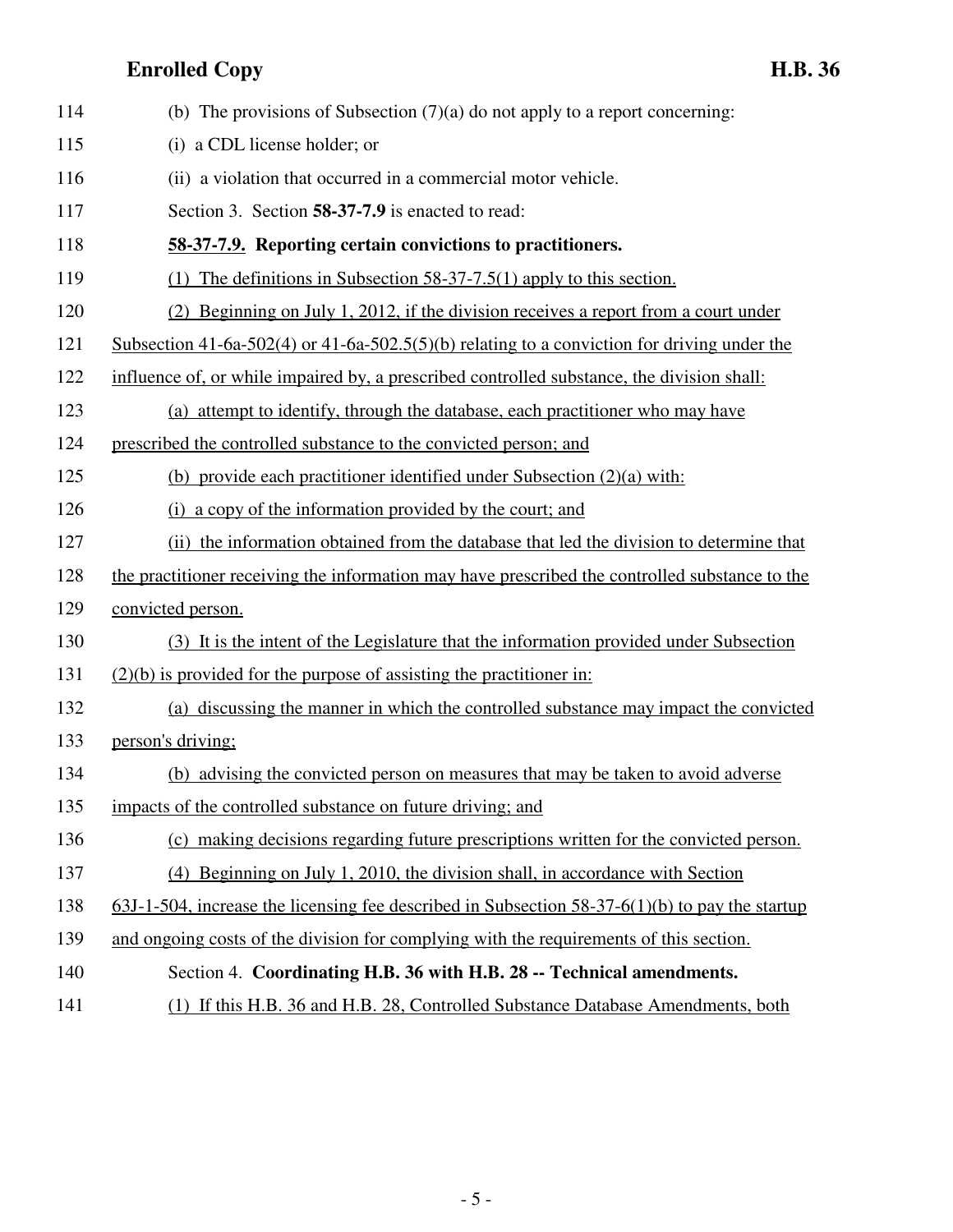| 142 | pass, and H.B. 35, Controlled Substance Database Reporting of Prescribed Controlled               |
|-----|---------------------------------------------------------------------------------------------------|
| 143 | Substance Overdose or Poisoning, does not pass, it is the intent of the Legislature that the      |
| 144 | Office of Legislative Research and General Counsel shall prepare the Utah Code database for       |
| 145 | publication by renumbering and amending Section 58-37-7.9 to read:                                |
| 146 | "58-37f-702. Reporting certain convictions to practitioners.                                      |
| 147 | (1) Beginning on July 1, 2012, if the division receives a report from a court under               |
| 148 | Subsection 41-6a-502(4) or 41-6a-502.5(5)(b) relating to a conviction for driving under the       |
| 149 | influence of, or while impaired by, a prescribed controlled substance, the division shall:        |
| 150 | (a) attempt to identify, through the database, each practitioner who may have                     |
| 151 | prescribed the controlled substance to the convicted person; and                                  |
| 152 | (b) provide each practitioner identified under Subsection (1)(a) with:                            |
| 153 | (i) a copy of the information provided by the court; and                                          |
| 154 | (ii) the information obtained from the database that led the division to determine that           |
| 155 | the practitioner receiving the information may have prescribed the controlled substance to the    |
| 156 | convicted person.                                                                                 |
| 157 | (2) It is the intent of the Legislature that the information provided under Subsection            |
| 158 | $(1)(b)$ is provided for the purpose of assisting the practitioner in:                            |
| 159 | (a) discussing the manner in which the controlled substance may impact the convicted              |
| 160 | person's driving;                                                                                 |
| 161 | (b) advising the convicted person on measures that may be taken to avoid adverse                  |
| 162 | impacts of the controlled substance on future driving; and                                        |
| 163 | (c) making decisions regarding future prescriptions written for the convicted person.             |
| 164 | (3) Beginning on July 1, 2010, the division shall, in accordance with Section                     |
| 165 | $63J-1-504$ , increase the licensing fee described in Subsection 58-37-6(1)(b) to pay the startup |
| 166 | and ongoing costs of the division for complying with the requirements of this section."           |
| 167 | Section 5. Coordinating H.B. 36 with H.B. 28 and H.B. 35 -- Technical                             |
| 168 | amendments.                                                                                       |
| 169 | (1) If this H.B. 36, H.B. 28, Controlled Substance Database Amendments, and H.B.                  |